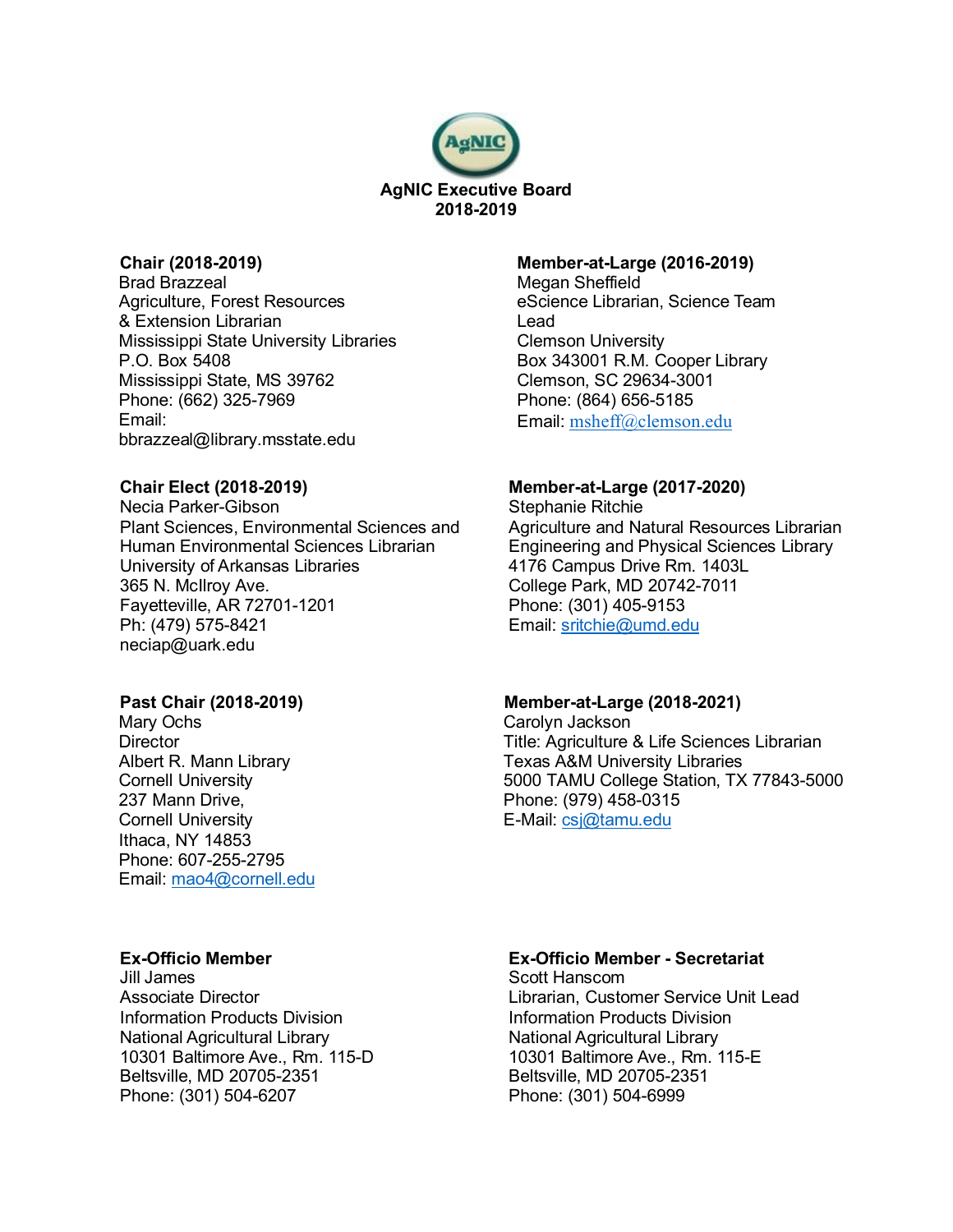

# **Chair (2017-2018)**

Mary Ochs **Director** Albert R. Mann Library Cornell University 237 Mann Drive, Cornell University Ithaca, NY 14853 Phone: 607-255-2285 Email: [mao4@cornell.edu](mailto:mao4@cornell.edu)

# **Chair Elect (2017-2018)**

Brad Brazzeal Agriculture, Forest Resources & Extension Librarian Mississippi State University Libraries P.O. Box 5408 Mississippi State, MS 39762 Phone: (662) 325-7969 Email: [bbrazzeal@library.msstate.edu](mailto:bbrazzeal@library.msstate.edu)

# **Past Chair (2017-2018)**

Livia Olsen Kansas State University Libraries 126 Hale Library Manhattan, KS 66506-1200 Phone: (785) 532-0738 Email: [livia@k-state.edu](mailto:livia@k-state.edu)

# **Ex-Officio Member**

Jill James Associate Director Information Products Division National Agricultural Library

# **Member-at-Large (2015-2018)**

Necia Parker-Gibson Librarian/Professor, Agriculture Librarian Mullins Library University of Arkansas Libraries 365 N. McIlroy Ave. Fayetteville, AR 72701-4002 Phone: (479) 575-8421 E-Mail: [neciap@uark.edu](mailto:neciap@uark.edu)

# **Member-at-Large (2016-2019)**

Cindy Watkins Agriculture Librarian New Mexico State University Box 30006, Dept. 3475 Las Cruces, NM 88003 Phone: (575) 646-7484 Email: [cwatkins@ad.nmsu.edu](mailto:cwatkins@ad.nmsu.edu)

# **Member-at-Large (2017-2020)**

Stephanie Ritchie Agriculture and Natural Resources Librarian Engineering and Physical Sciences Library 4176 Campus Drive Rm. 1403L College Park, MD 20742-7011 Phone: (301) 405-9153 Email: [sritchie@umd.edu](mailto:sritchie@umd.edu)

# **Ex-Officio Member - Secretariat**

Scott Hanscom Librarian, Customer Service Unit Lead Information Products Division National Agricultural Library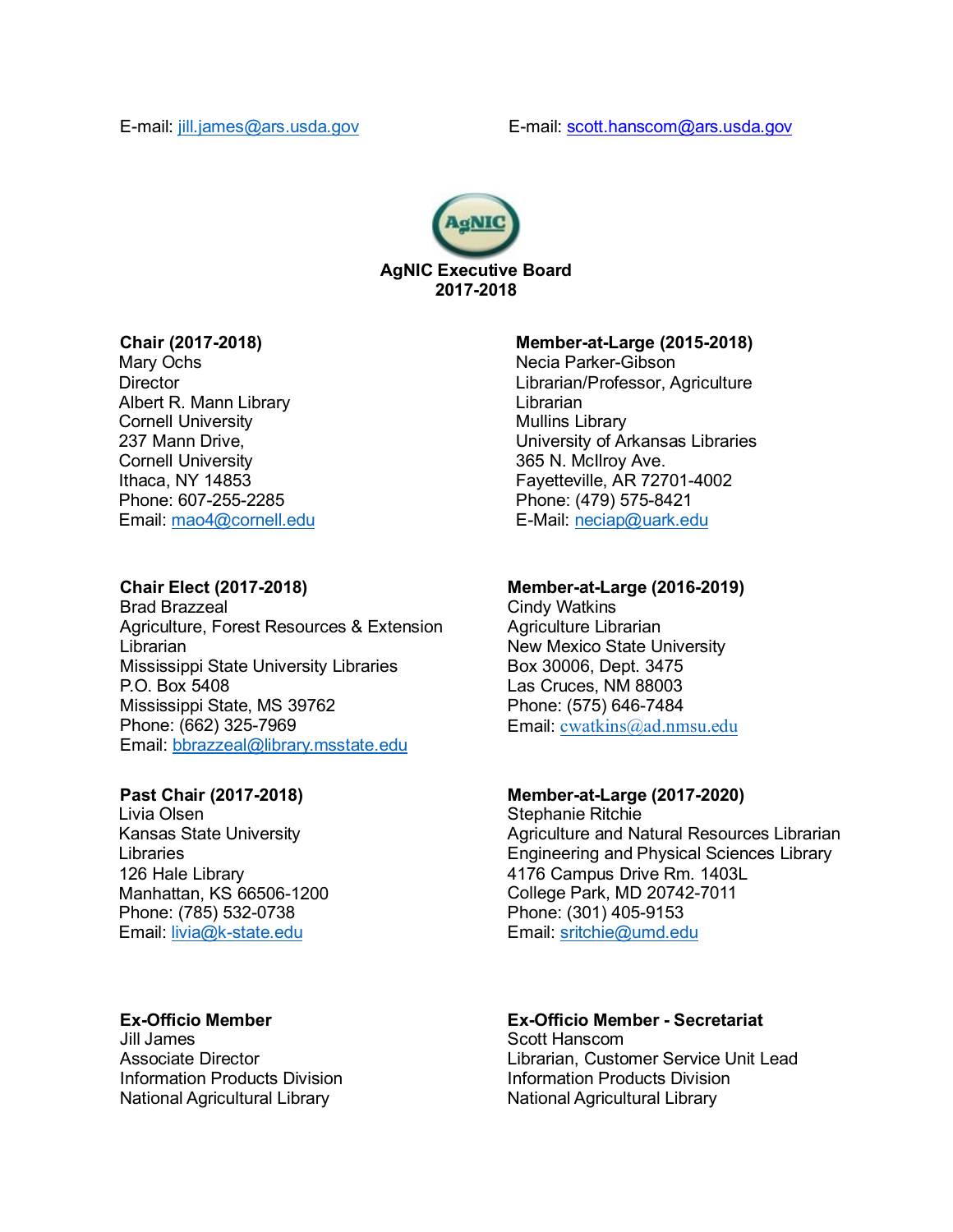10301 Baltimore Ave., Rm. 115-D Beltsville, MD 20705-2351 Phone: (301) 504-6207 E-mail: [jill.james@ars.usda.gov](mailto:jill.james@ars.usda.gov)

10301 Baltimore Ave., Rm. 115-E Beltsville, MD 20705-2351 Phone: (301) 504-6999 E-mail: scott.hanscom@ars.usda.gov



# **Chair (2014-2015)**

Julie Kelly Science Librarian St. Paul Campus Libraries 1984 Buford Ave. St. Paul, MN 55108 (612) 624-4781 Email: [jkelly@umn.edu](mailto:jkelly@umn.edu)

# **Chair Elect (2014-2015)**

Rob McGeachin Agriculture & Life Sciences Librarian Sterling C. Evans Library Texas A&M University 5000 TAMU College Station, TX 77843-5000 (979) 862-1066 Email: [r-mcgeachin@library.tamu.edu](mailto:%20r-mcgeachin@library.tamu.edu)

## **Past Chair (2014-2015)**

Noël Kopriva Agriculture, Forestry & Consumer Sciences Librarian West Virginia University Evansdale Library P.O. Box 6105 Morgantown, WV 26506-6105 Phone: (304) 293-9747 Email: [noel.kopriva@mail.wva.edu](mailto:noel.kopriva@mail.wva.edu)

#### **Member-at-Large (2012-2015)**

Livia Olsen Kansas State University Libraries 126 Hale Library Manhattan, KS 66506-1200 Phone: (785) 532-0738 Fax: (785) 532-6144 Email: [livia@k-state.edu](mailto:livia@k-state.edu)

#### **Member-at-Large (2013-2016)**

Debbie Currie Collection Manager North Carolina State University Libraries 2205 Hillsborough St. Raleigh, NC 27695-7111 (919) 515-7556 Email: [Debbie\\_currie@ncsu.edu](mailto:Debbie_currie@ncsu.edu)

#### **Member-at-Large (2014-2017)**

David Kruger Associate Librarian Coe Library, Rm. 304 University of Wyoming Libraries 1000 E. University Ave. Laramie, WY 82071 (307) 766-5623 Email: [tseliot@uwyo.edu](mailto:tseliot@uwyo.edu)

## **Ex-Officio Member Ex-Officio Member**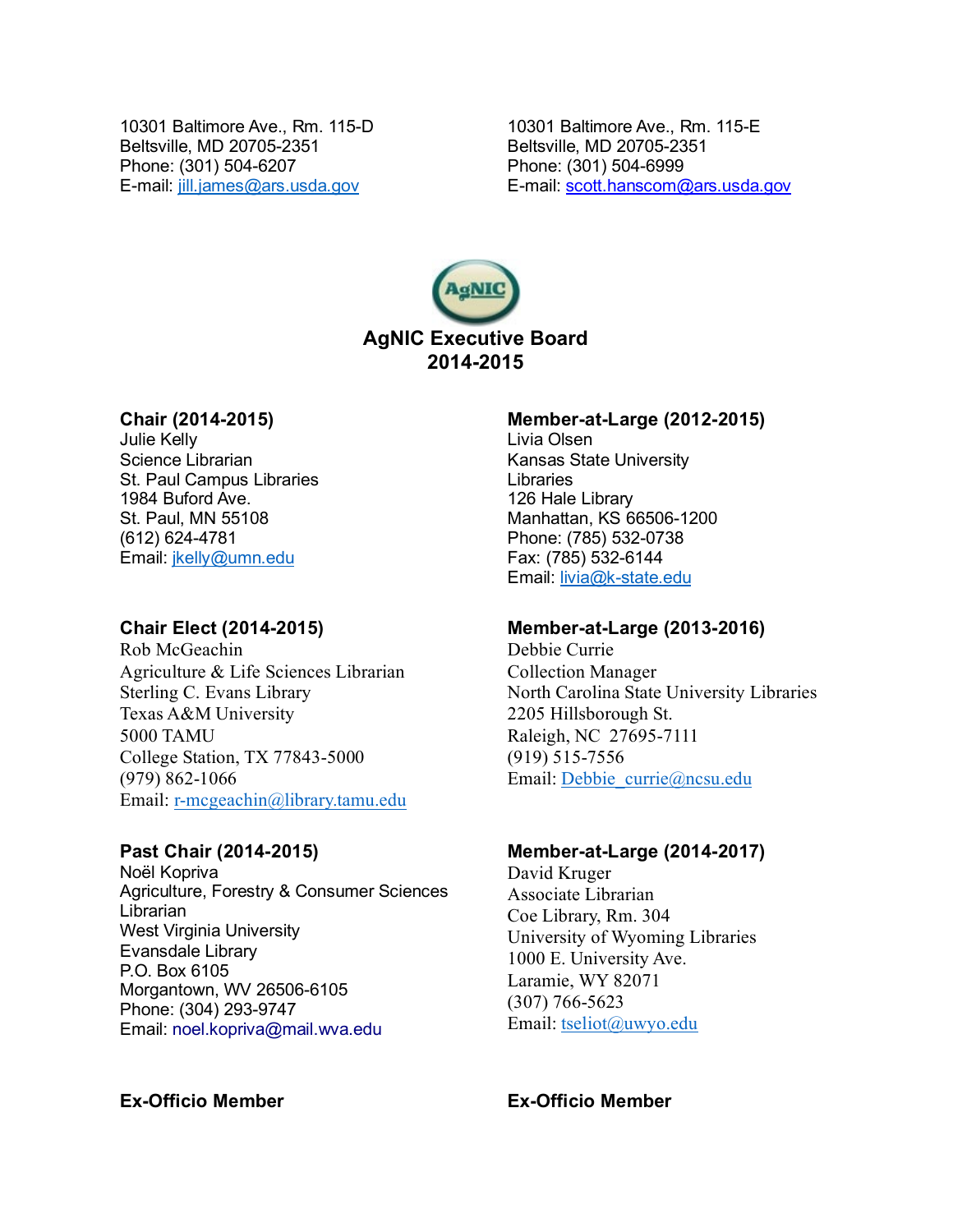Stan Kosecki Acting Director National Agricultural Library 10301 Baltimore Ave., Rm. 200 Beltsville, MD 20705-2351 Phone: (301) 504-5248 E-mail: [stan.kosecki@ars.usda.gov](mailto:stan.kosecki@ars.usda.gov)

Melanie Gardner Acting Associate Director, Information Products Division & Chief – Digital Library Branch National Agricultural Library 10301 Baltimore Ave., Rm. 203a Beltsville, MD 20705-2351 Phone: (301) 504-6780 E-mail: [melanine.gardner@ars.usda.gov](mailto:melanine.gardner@ars.usda.gov)



# **Chair (2013-2013)**

Noël Kopriva Agriculture, Forestry & Consumer Sciences **Librarian** West Virginia University Evansdale Library P.O. Box 6105 Morgantown, WV 26506-6105 Phone: (304) 293-9747 Email: [noel.kopriva@mail.wva.edu](mailto:noel.kopriva@mail.wva.edu)

### **Chair Elect (2014-2015)**

Julie Kelly Science Librarian St. Paul Campus Libraries 1984 Buford Ave. St. Paul, MN 55108 (612) 624-4781 Email: [jkelly@umn.edu](mailto:jkelly@umn.edu)

## **Past Chair (2013-2014)**

Amy Paster Head, Life Sciences Library The Pennsylvania State University University Libraries 408 Paterno Library University Park, PA 16802-1811 Phone: (814) 865-3708 Fax: (814) 863-9684 Email: alp4@psu.edu

#### **Member-at-Large (2013-2014)**

Suzi Teghtmeyer **Librarian** Michigan State University Libraries 366 W. Circle Dr. East Lansing, MI 48824 (517) 884-0894 Email: [teghtmey@msu.edu](mailto:teghtmey@msu.edu)

### **Member-at-Large (2012-2015)**

Livia Olsen Kansas State University **Libraries** 126 Hale Library Manhattan, KS 66506-1200 Phone: (785) 532-0738 Fax: (785) 532-6144 Email: livia@k-state.edu

# **Member-at-Large (2013-2016)**

Debbie Currie Collection Manager North Carolina State University Libraries 2205 Hillsborough St. Raleigh, NC 27695-7111 (919) 515-7556 Email: [Debbie\\_currie@ncsu.edu](mailto:Debbie_currie@ncsu.edu)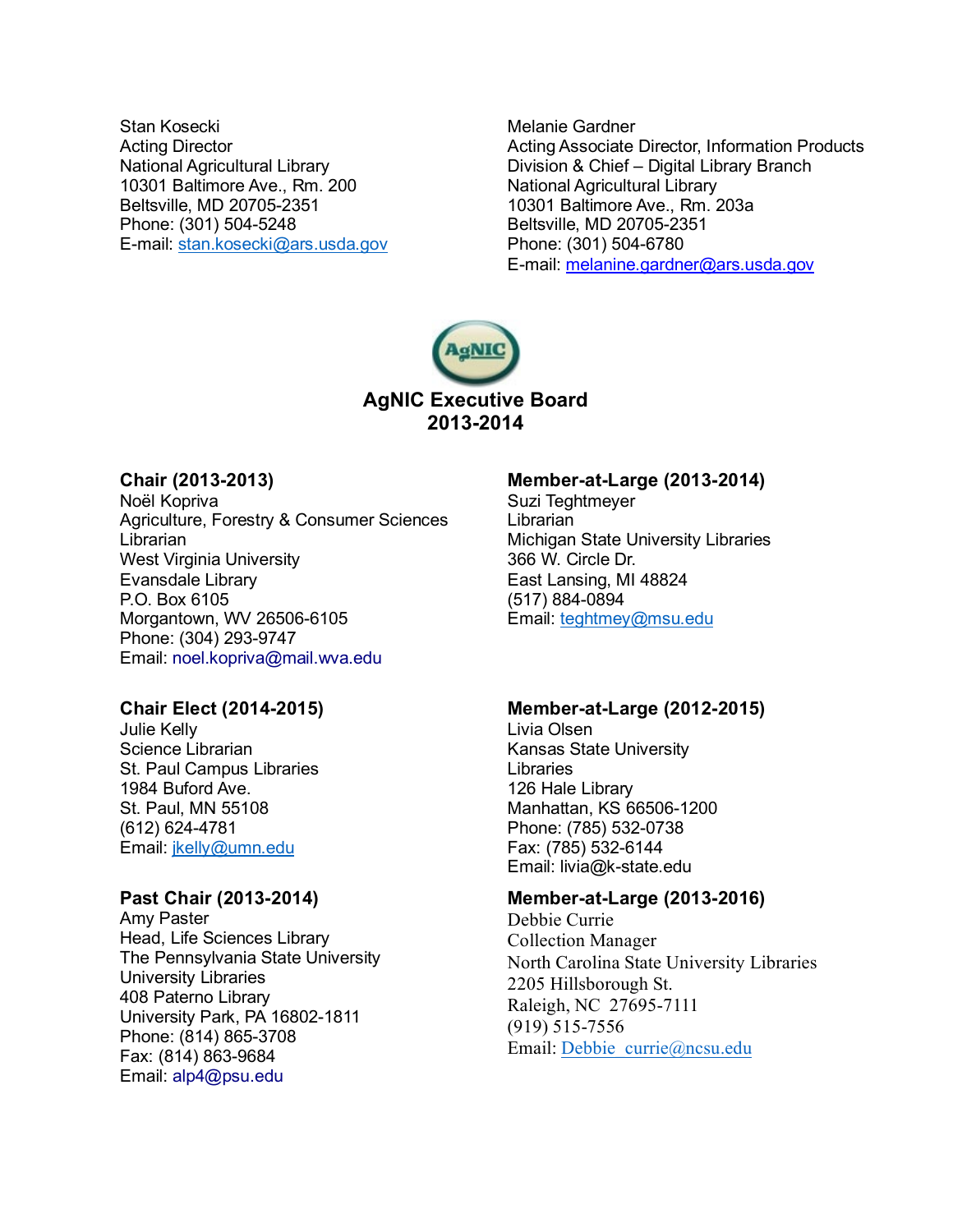# **Ex-Officio Member**

Simon Liu **Director** National Agricultural Library 10301 Baltimore Ave., Rm. 200 Beltsville, MD 20705-2351 Phone: (301) 504-5248 E-mail: [simon.liu@ars.usda.gov](mailto:simon.liu@ars.usda.gov)

# **Ex-Officio Member**

Melanie Gardner Acting Associate Director, Information Products Division & Chief – Digital Library Branch National Agricultural Library 10301 Baltimore Ave., Rm. 203a Beltsville, MD 20705-2351 Phone: (301) 504-6780 E-mail: [melanine.gardner@ars.usda.gov](mailto:melanine.gardner@ars.usda.gov)



# **Chair (2013-2013)**

Noël Kopriva Agriculture, Forestry & Consumer Sciences Librarian West Virginia University Evansdale Library P.O. Box 6105 Morgantown, WV 26506-6105 Phone: (304) 293-9747 Email: [noel.kopriva@mail.wva.edu](mailto:noel.kopriva@mail.wva.edu)

# **Chair Elect (2014-2015)**

Julie Kelly Science Librarian St. Paul Campus Libraries 1984 Buford Ave. St. Paul, MN 55108 (612) 624-4781 Email: *jkelly@umn.edu* 

# **Past Chair (2013-2014)**

Amy Paster Head, Life Sciences Library The Pennsylvania State University University Libraries 408 Paterno Library University Park, PA 16802-1811 Phone: (814) 865-3708 Fax: (814) 863-9684 Email: alp4@psu.edu

# **Member-at-Large (2013-2014)**

Suzi Teghtmeyer **Librarian** Michigan State University Libraries 366 W. Circle Dr. East Lansing, MI 48824 (517) 884-0894 Email: [teghtmey@msu.edu](mailto:teghtmey@msu.edu)

# **Member-at-Large (2012-2015)**

Livia Olsen Kansas State University **Libraries** 126 Hale Library Manhattan, KS 66506-1200 Phone: (785) 532-0738 Fax: (785) 532-6144 Email: livia@k-state.edu

# **Member-at-Large (2013-2016)**

Debbie Currie Collection Manager North Carolina State University Libraries 2205 Hillsborough St. Raleigh, NC 27695-7111 (919) 515-7556 Email: [Debbie\\_currie@ncsu.edu](mailto:Debbie_currie@ncsu.edu)